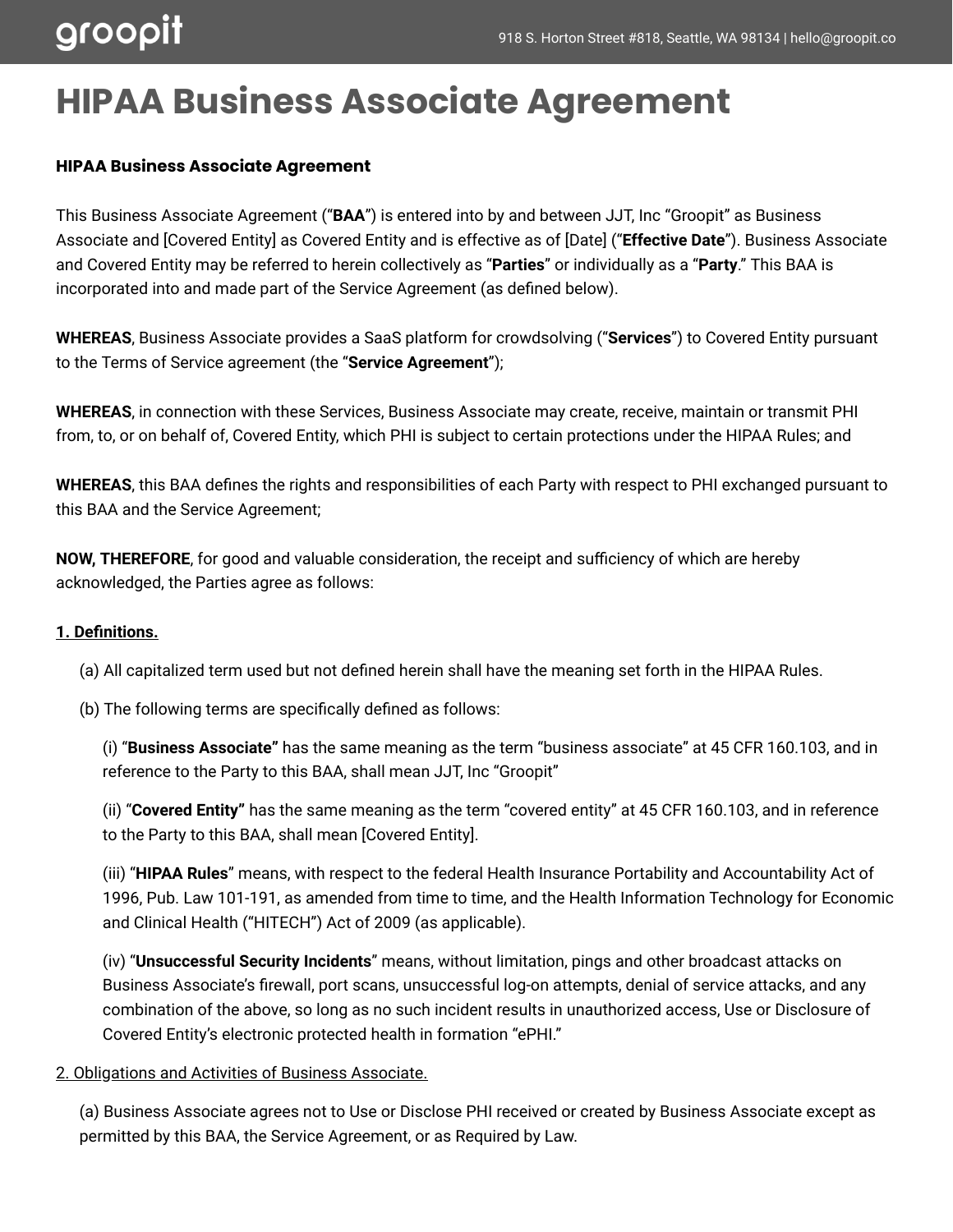(b) Business Associate agrees to use appropriate safeguards, and to comply with Subpart C of 45 CFR Part 164 with respect to ePHI, to prevent Use or Disclosure of PHI other than as provided for by this BAA, the Service Agreement, or as Required by Law.

(c) Business Associate agrees to report to Covered Entity any Use or Disclosure of PHI not provided for by this BAA of which it becomes aware, including a Breach of Unsecured PHI as required under 45 C.F.R. §164.410, and any Security Incident of which it becomes aware. Notwithstanding the foregoing, the Parties acknowledge and agree that this Section 2(c) constitutes notice by Business Associate to Covered Entity of the ongoing existence and occurrence or attempts of Unsuccessful Security Incidents for which no additional notice to Covered Entity shall be required.

(d) Business Associate agrees, in accordance with 45 CFR 164.502(e)(1)(ii) and 164.308(b)(2), if applicable, to obtain from any Subcontractor that creates, receives, maintains, or transmits PHI on behalf of Business Associate pursuant to this BAA and the Service Agreement, reasonable assurance that Subcontractor will adhere to restrictions and conditions that apply to Business Associate through this BAA with respect to such PHI as required by the HIPAA Rules.

(e) Business Associate Agrees to make amendment(s) to PHI maintained in a Designated Record Set (if any), as requested by the Covered Entity or an individual (as applicable) pursuant to 45 C.F.R. §164.526, or take other measures as reasonably necessary to enable Covered Entity to satisfy its obligations under 45 C.F.R. §164.526.

(f) Business Associate agrees to make available, at the request of Covered Entity, PHI that is maintained in a Designated Record Set (if any) as necessary to allow Covered Entity to satisfy its obligations under 45 C.F.R. §164.524.

(g) Business Associate agrees to maintain and make available to Covered Entity the information required to provide an accounting of Disclosures, as reasonably necessary to satisfy Covered Entity's obligations under 45 C.F.R. §164.528. (i) For clarity, with respect to the forgoing Section 2(e)-(g), in no case shall Business Associate be responsible for responding directly to any Individual who submits a request to Business Associate pursuant to 45 CFR §164.524; provided that Business Associate shall promptly forward such request to Covered Entity in accordance with Section 2(e)-(g).

(h) To the extent that Business Associate is to carry out one or more of Covered Entity's obligation(s) under Subpart E of 45 CFR Part 164, Business Associate agrees to comply with the requirements of Subpart E that apply to Covered Entity in the performance of such obligation(s).

(i) Business Associate agrees to make its internal practices, books, and records, regarding the Use and Disclosure of PHI created or received by the Business Associate on behalf of the Covered Entity available to the Secretary for purposes of the Secretary determining compliance with the HIPAA Rules.

3. Permitted Uses and Disclosures by Business Associate.

(a) Business Associate may not Use or Disclose PHI in a manner that would violate Subpart E of 45 C.F.R. Part 164 if done by Covered Entity.

- (b) Business Associate may Use and Disclose PHI:
- (i) To perform the Services set forth in the Service Agreement and as otherwise set forth in this BAA;
- (ii) As Required by Law, including to report violations of law to appropriate Federal and State authorities;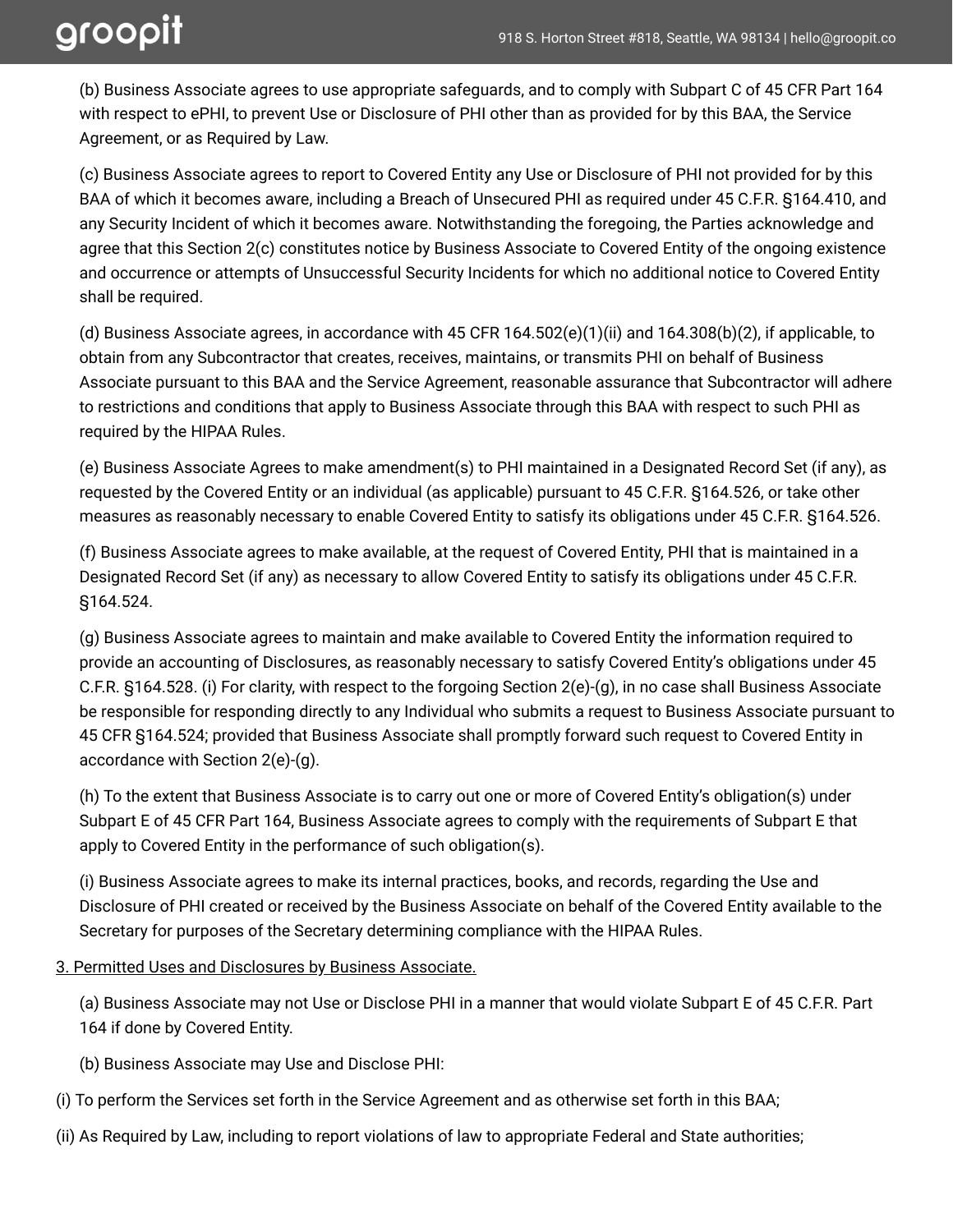(iii) For the proper management and administration of the Business Associate or to carry out the legal responsibilities of the Business Associate;

(iv) To provide Data Aggregation services to Covered Entity; and

(v) To de-identify the PHI in accordance with 45 CFR 164.514(a)-(c), (after which the information shall not longer be considered PHI and shall not be subject to the terms of this BAA). (c) Any permitted Use or Disclosure under Section 3(b)(i)-(iv) shall be consistent with the minimum necessary requirements set forth in the HIPAA Rules.

#### 4. Obligations of Covered Entity.

(a) During the Term of this BAA, Covered Entity shall:

(i) Provide Business Associate with a copy of its Notice of Privacy Practices;

(ii) Notify Business Associate of any limitations in its Notice of Privacy Practices, to the extent that such limitation may affect Business Associate's Use or Disclosure of PHI;

(iii) Notify Business Associate of any changes in, or revocation of, permission by an Individual to Use or Disclose PHI, to the extent that such changes may affect Business Associate's Use or Disclosure of PHI;

(iv) Not request Business Associate to Use or Disclose PHI in any manner that would not be permissible under HIPAA if done by Covered Entity (other than as permitted pursuant to Section 3(b)(iii)-(iv), above); and

(v) Comply with all HIPAA requirements applicable to Covered Entity.

#### 5. Term and Termination.

(a) Term. The Term of this BAA shall commence as of the Effective Date and, except for the rights and obligations set forth in this BAA specifically surviving termination, shall terminate upon the termination or expiration of the last Service Agreement, unless otherwise earlier terminated for cause in accordance with this Section 5.

(b) Termination by Covered Entity. In addition to any termination provisions set forth in the applicable Service Agreement, Covered Entity may terminate this BAA if Covered Entity determines, in good faith and after reasonable investigation, that Business Associate has violated a material term of this BAA, and Business Associate has failed to cure such material breach or end the violation within thirty (30) days of notice by Covered Entity of such alleged breach.

(c) Termination by Business Associate. In addition to and notwithstanding any termination provisions set forth in the applicable Service Agreement, Business Associate may terminate this BAA if Business Associate determines, in good faith and after reasonable investigation, that Covered Entity has violated a material term of this BAA, and Covered Entity has failed to cure such material breach or end the violation within thirty (30) days of notice by Business Associate of such alleged breach.

(d) Effect of Termination. Upon termination or expiration of this BAA for any reason, Business Associate, with respect to any PHI received from Covered Entity or created, maintained, or received by Business Associate on behalf of Covered Entity, shall:

(i) Retain only that PHI which is necessary for Business Associate to continue its proper management and administration or to carry out its legal responsibilities (if any);